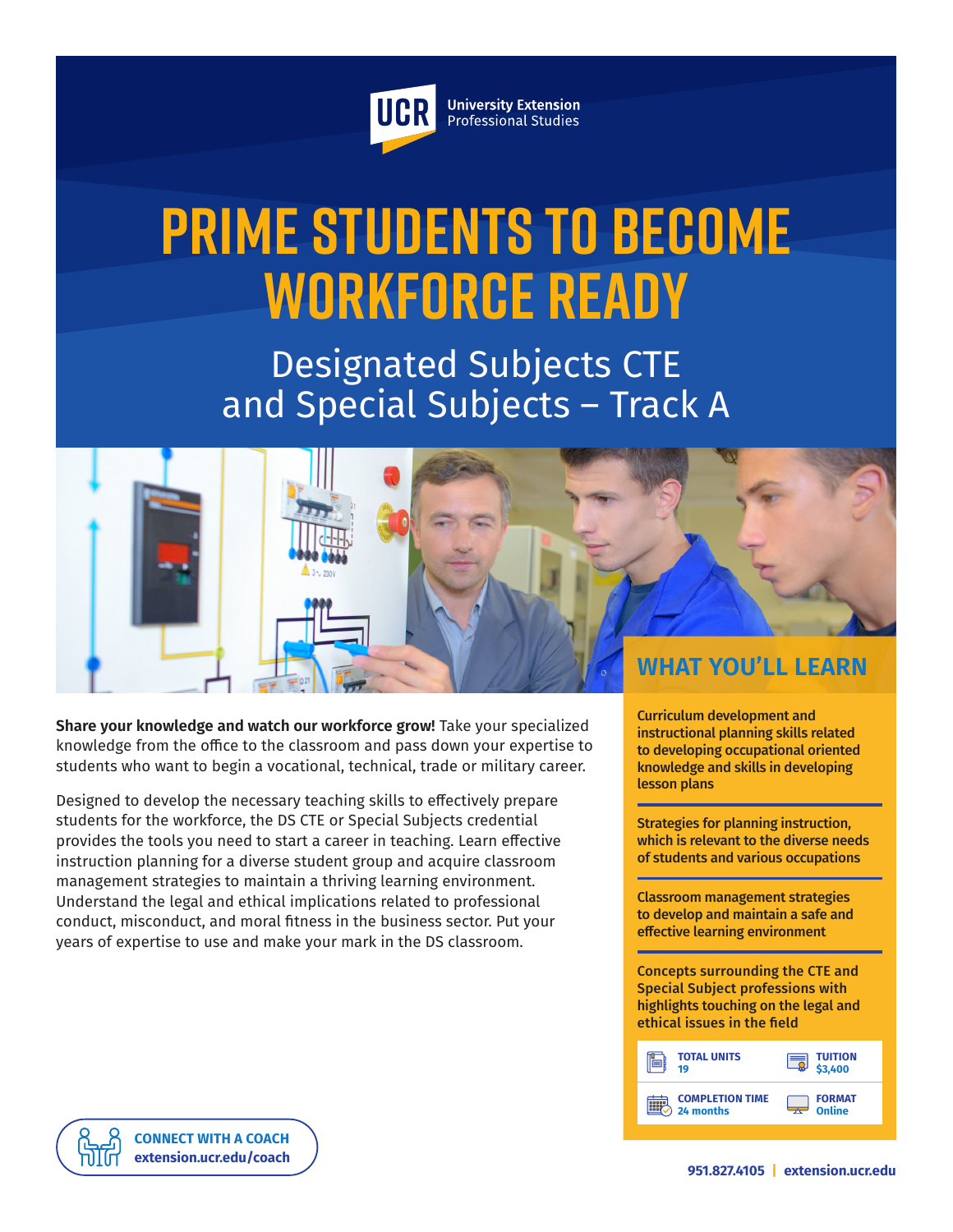**COMPLETION TIME 24 months**

**HILL** 

**TUITION \$3,400**

**951.827.4105 | [extension.ucr.edu](http://extension.ucr.edu)**

# **Designated Subjects CTE and Special Subjects – Track A**

## **BENEFITS OF EARNING A CERTIFICATE**

An upgraded education section on your resume can open the door to a new career, or, if you're already working, lead to a promotion and a higher salary. While you're working, going back to school is an excellent way to stay current in rapidly changing fields, or, if you've been away from the workforce for a while, to quickly get caught up in the latest trends, concepts, and advances.

While there are as many paths to follow, as there are reasons to follow them when approaching continuing education, there is enormous value in terms of time, financial investment, and personal flexibility while gaining practical training from working professionals in your industry that extends beyond the theory of the classroom and into the real world.

# **PAY AS YOU GO**



#### **KEY BENEFITS INCLUDE:**

- UC quality curriculum
- Professional endorsements
- Schedule flexibility
- Variety of courses and programs
- Instruction from professional leaders in the industry

**Pay per individual course** as you register.

AVERAGE COURSE TUITION **\$395-445** PER (2 UNIT) COURSE

*\*Learn more about [tuition assistance](https://extension.ucr.edu/helpcenterstudentresources/financialandtuitionassistance).*

# **STEPS TO A CTC-APPROVED CREDENTIAL**

Follow these seven steps and you will be on your way to adding a new credential to your resume.

**TOTAL UNITS 19**



*\*Evaluations for authorizations are the responsibility of the staff in the CTC's Certification Branch. The CTC reserves the final authority to grant or deny an authorization.*